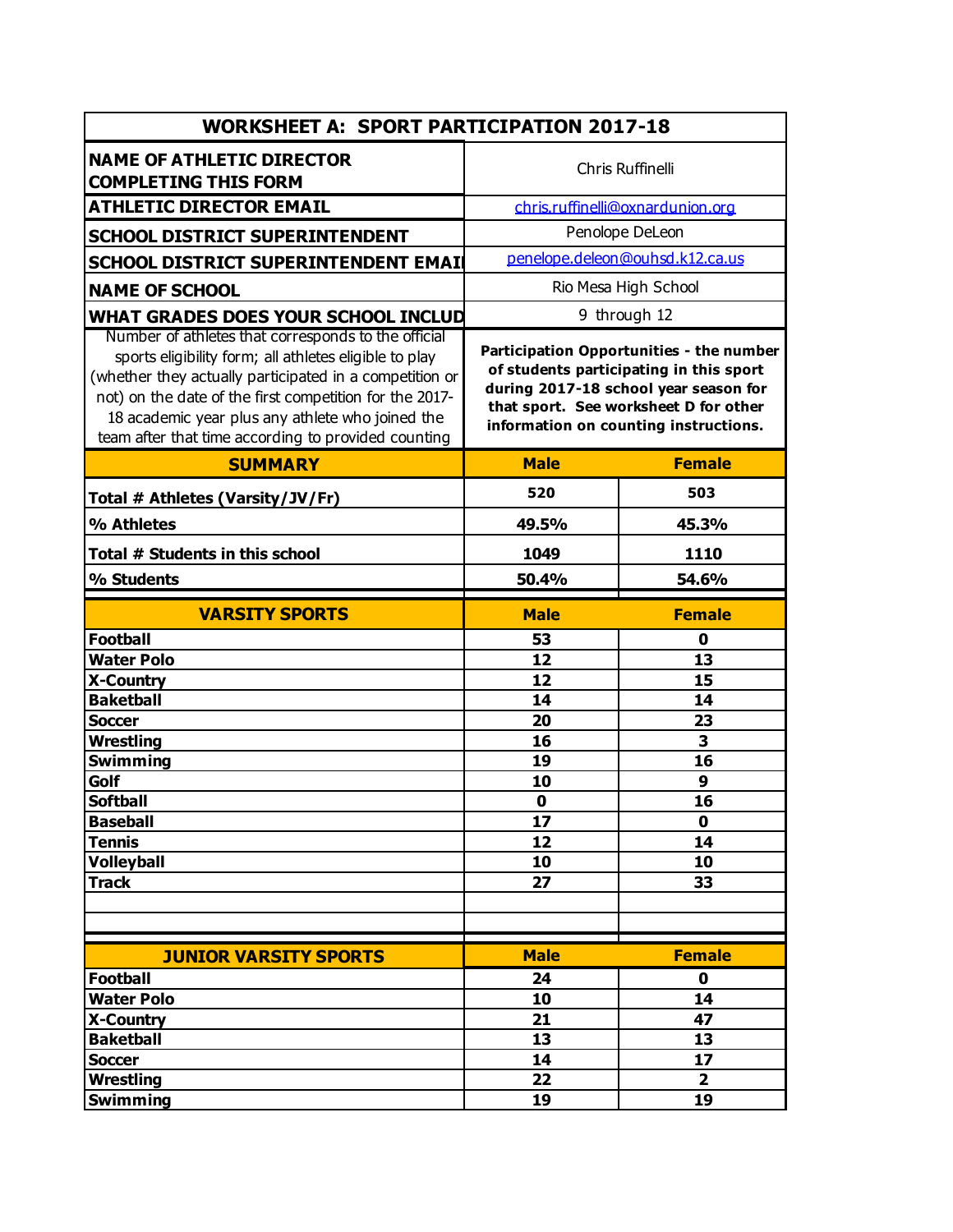| <b>WORKSHEET A: SPORT PARTICIPATION 2017-18</b> |    |    |  |  |
|-------------------------------------------------|----|----|--|--|
| Golf                                            |    |    |  |  |
| <b>Softball</b>                                 |    | 16 |  |  |
| <b>Baseball</b>                                 | 15 |    |  |  |
| Tennis                                          |    |    |  |  |
| Volleyball                                      | 12 | 10 |  |  |
| <b>Track</b>                                    | 50 | 77 |  |  |